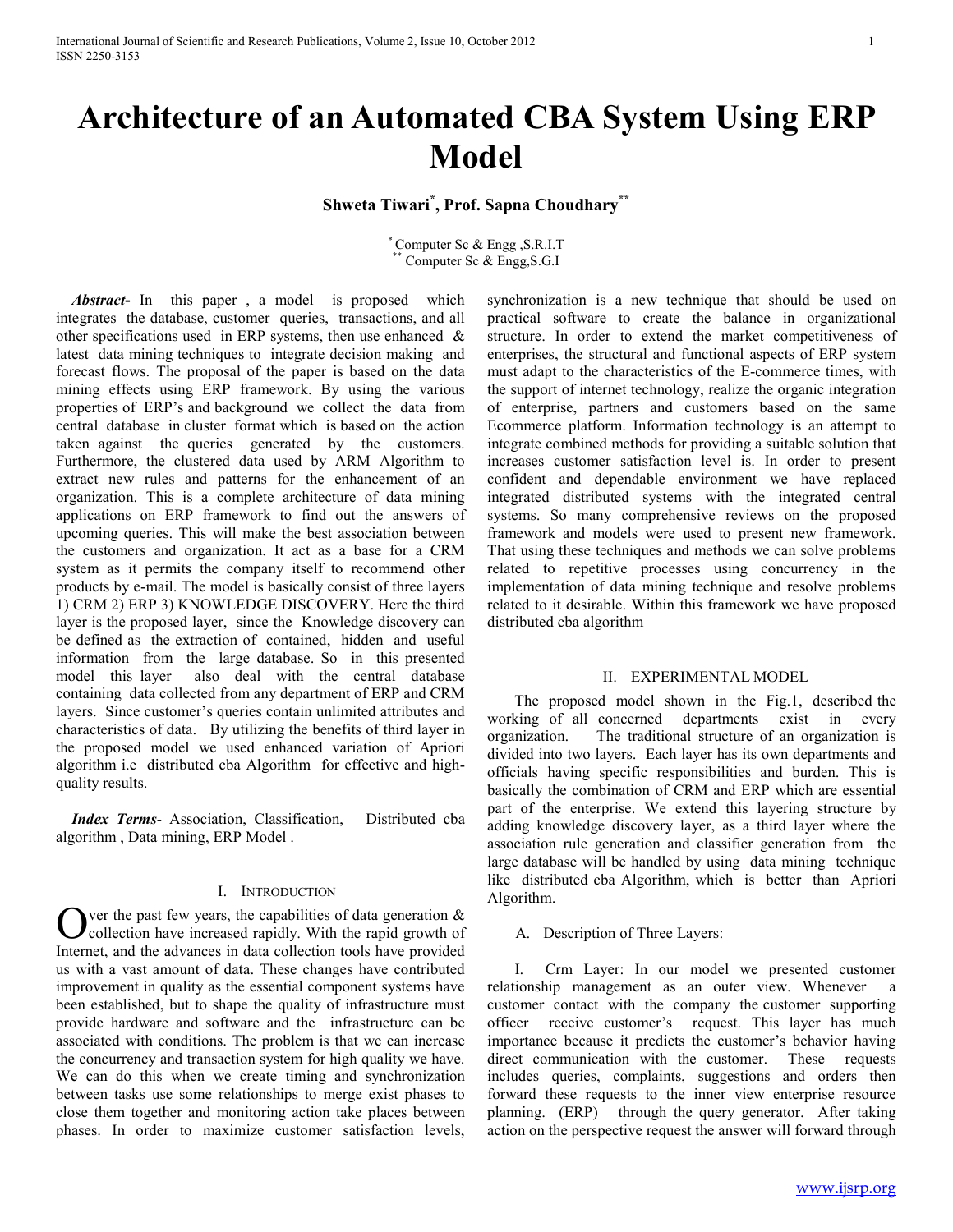the CRM Layer. And result will also be saving in the database for knowledge discovery view.

 II. Erp Layer: The important part of the model is ERP Layer. In this view each department have equal access to a single database that holds the customer's data or complaints. In this layer the customer queries ERP's rotating and evaluating by the concern department. For example a customer contact with customer support department (CRM layer) after initial review and statistics this query will throw to the ERP Layer. The department is responsible to find the solution and give proper reply to the customer and forward feedback back to

customer through CRM layer as well as in the central database for future assistance[5].

III. Knowledge Discovery Layer: As per the abstract the presented model this layer is involved to discover the knowledge from the organization's central database having variety of data deposited from any department of ERP and CRM layers. The datasets collected in database has several attributes and characteristics according to the queried customer. In order to reflect the applicability of this layer we have used data mining techniques for better results. The various techniques are described below-



Fig-1 ERP MODEL

 b. *Classification*: Classification [Han and Kamber 2000] is to build (automatically)a model that can classify a class of objects so as to predict the classification or missing attribute value of future objects (whose class may not be known). It is a two-step process. In the first process, based on the collection of training data set,a model is constructed to describe the characteristics of a set of data classes or concepts. Since data classes or concepts are predefined, this step is also known as supervised learning (i.e., which class the training sample belongs to is provided). In the second step, the model is used to predict the classes of future objects or data [3].

 *c. Association*: Association analysis is the discovery of what are commonly called association rules. It studies the frequency of items occurring together in transactional databases, and based on a threshold called support, identifies the frequent item sets. Data can be use to find association between several attributes, generate rules from data sets, this task is known as association rule mining [12]. Given a set of transactions, find rules that will predict the occurrence of an item based on the occurrences of other items in the transaction. The goal of association rule mining is to find all rules having support  $\geq$  minsup (minimum support) threshold and confidence  $\geq$  minconf (minimum confidence) threshold [3].Moreover, association rule mining can be viewed as a two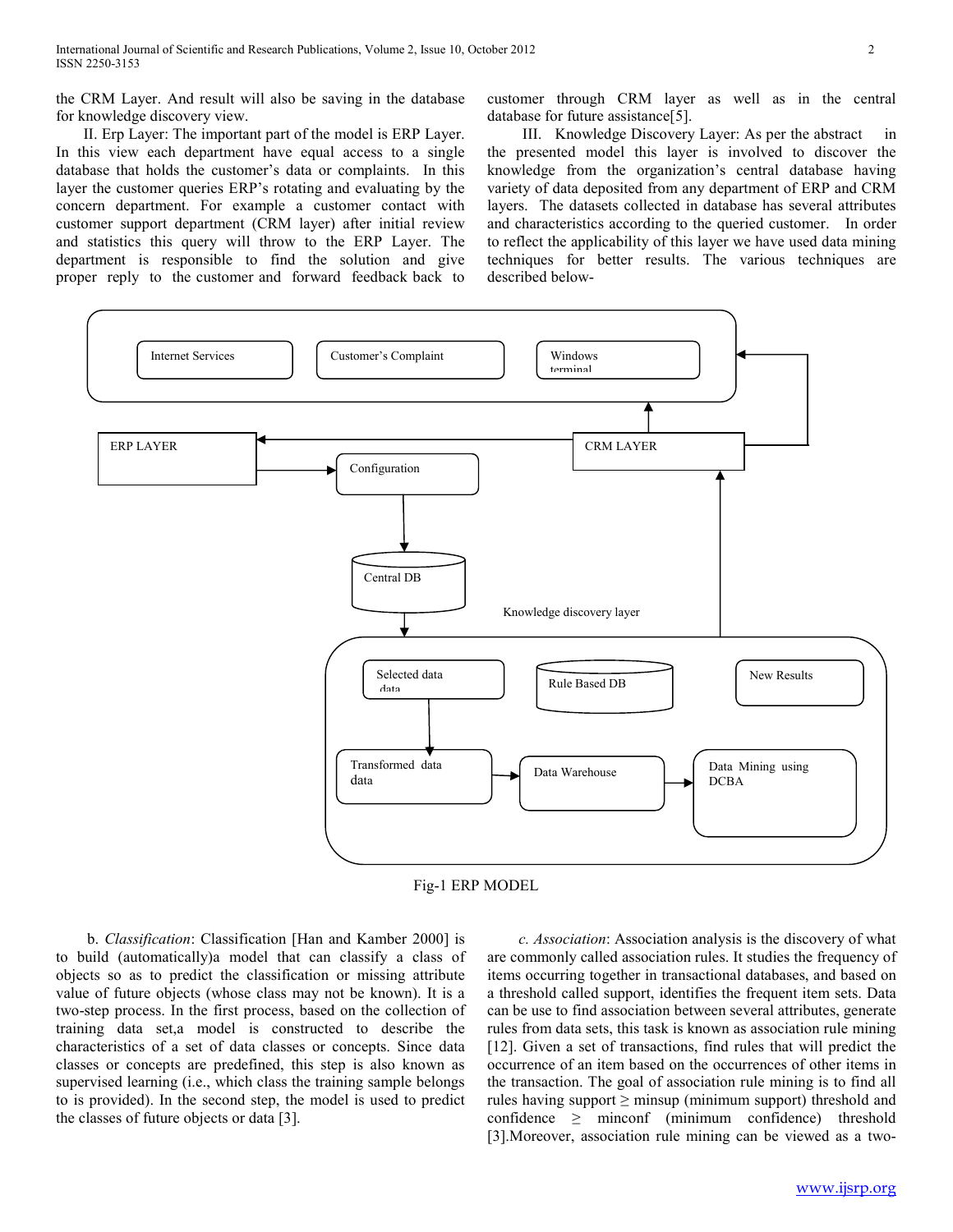step process, first, find all frequent itemsets: items satisfying minimum support. Second, generate strong association rules from the frequent itemsets: these rules must satisfy minimum support and minimum confidence Furthermore, data mining can be apply in ERP data also where association between the several attributes of customer queries provides the result of future prediction of expected solution of the customer queries and department activities.

 D. *Distributed Classification based on Association rule (DCBA) Algorithm:* 

 Association-based classification attracts special interests in the past several years. Essentially, association based classification integrates the classification technique with the association technique by building a classification model based on the association rules mined. It differs from other approaches in that it examines different variables in the classification space simultaneously instead of examining only one variable at one time. Association-based classification has been proven effective for very sparse and high-dimensional data.

 Reference [7] Bing Liu et al proposed Classification Based on Association rules (CBA) algorithm as an integration of classification rule mining and association rule mining (Bing Liu et al, 1998). The Integration was done by focusing on mining a special subset of association rules called class association rules (CARs).

 The Problem for CBA algorithm can be stated as follows:

Assume a relational table D with n attributes. An attribute can be discrete or continuous. (CBA also works with transactional data) There is a discrete class attribute (for classification).For a continuous attribute, it is discretized into intervals.

 Item: (attribute, value) Let I be the set of all items in D, and Y be the set of class labels.A class association rule (CAR) is an implication of the form:  $X \rightarrow y$ , where  $X \subseteq I$ , and  $y \in Y$ .

A rule  $X \rightarrow y$  holds in D with confidence and support (as in normal association rule mining).

CBA algorithm was carried out in three stages:

- (1) Find the CARs set using CBA-RG algorithm, which is based on Apriori algorithm
- (2) Build Classifier based on CARs set using training data
- (3) Apply the Classifier for data mining (predict which class a new item belongs to)

 Therefore, the main focus to improve CBA algorithm is to How can we better choose the CARs set using association rule mining how can we generate more accurate classifier.Bing Liu suggested using multiple  $s_{min}$  to solve the above problem using the following algorithm: Bing Liu et al has attacked on both frontiers. As we know, the key parameter in association rule mining is the  $s_{min}$ . It controls how many rules and what kinds of rules are generated. Earlier CBA system follows the original association rule model and uses a single  $s_{min}$  in its rule generation. However, this is inadequate for mining of CARs since many practical classification datasets have uneven class frequency distributions. Using a single  $s_{min}$  will result in one of the following two problems:

If we set the  $s_{min}$  value too high, we may not find sufficient rules of infrequent classes.

If we set the  $s_{\text{min}}$  value too low, we will find many useless and overfitting rules for frequent classes.  $s_{min,i}$ : For each class ci, a different minimum class support is assigned. The user only gives a total  $s_{\text{min}}$ , denoted by  $t_{\text{min}}$ , which is distributed to each class according to their class distributions as follows:

 $s_{min,i} = t$   $s_{min} \times freqDist(ci)$ 

The formula gives frequent classes higher  $s_{min}$  and infrequent classes lower  $s_{min}$ . This ensures that sufficient rules for infrequent classes will be generated and will not produce too many overfitting rules for frequent classes. Regarding  $c_{min}$ , it has less impact on the classifier quality as long as it is not set too high since we always choose the most confident rules. With a sound set of CARs, accurate classifier can be obtained using the high precedent rules on a training data set. Various algorithms are available for fulfilling this job proposed a simplest algorithm [6].

 (1) Sort the set of generated rules R according to the relation " $>$ ", which is defined as Given two rules, ri and rj, ri  $>$ rj (also called ri precedes rj or ri has a higher precedence than rj) if

- i. the confidence of r i is greater than that of  $r$  j, or
- ii. their confidences are equal, but the support of r i is greater than that of r j , or
- iii. both the confidences and supports of r i and r j are the same, but r i is generated earlier than r j;

 (2) Using the rules in R to cover the training data (in sorted sequence). After each rule, the covered cases by the rule are removed. A set of rules C is selected from R that covers all training data, where,  $R = \langle r1, r2, \dots, rn \rangle$ , default class>.

 (3) Discard those rules in C that do not improve the accuracy.

### III. FUTURE WORK

 The proposed layered architecture will be enhanced by using more enhanced data mining techniques and new rules will be generated in future for the enhancement of an organization. Advanced ERP tools will be used to extend the existing work and create convenient method for the customers to avail the organization's facilities with ease. Since CBA is useful to integrate classification and association mining so it is beneficial where there is a need to-

- 1. mine highly distributed data
- 2. produce an accurate classifier. (compared with C4.5)
- 3. produce better quality data necessary for business enterprises.
- 4. Solve a problems in classification systems.

5. Able to create classfier with data on disk rather than in memory.

## IV. CONCLUSION

 The layered model in this paper will be able to solve the problems regarding all the customers queries i.e according to the customer need They can easily contact the organization and can purchase the organization products very easily. The knowledge discovery layer utilizing CBA algorithm generates